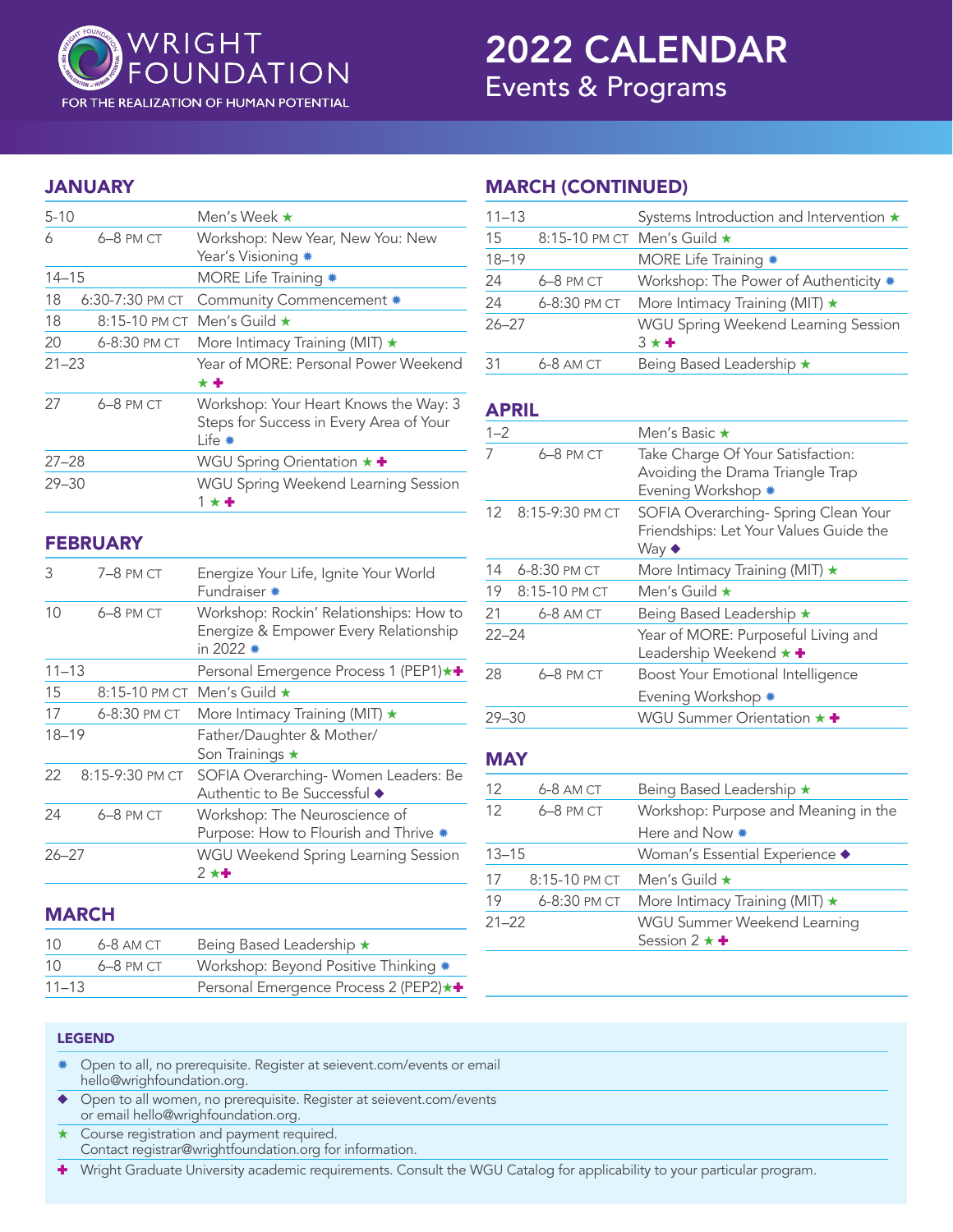

2022 CALENDAR Events & Programs

## MAY (CONTINUED)

| 24          | 8:15-9:30 PM CT | SOFIA Overarching- Celebration of<br>Feminine Power ◆                 |
|-------------|-----------------|-----------------------------------------------------------------------|
| 26          | 6-8 PM CT       | Workshop: The Neuroscience of<br>Connecting *                         |
|             | <b>JUNE</b>     |                                                                       |
| 2           | 6-8 AM CT       | Being Based Leadership *                                              |
| $3 - 5$     |                 | MORE Life Training *                                                  |
| 9           | 6-8 PM CT       | Workshop: Being Kind to Yourself *                                    |
| 16          | 6-8:30 PM CT    | More Intimacy Training (MIT) *                                        |
| $19 - 26$   |                 | Leadership Intensive Training *                                       |
| 21          | 8:15-10 PM CT   | Men's Guild ★                                                         |
| 23          | 6-8 AM CT       | Being Based Leadership *                                              |
| 30          | 6-8 PM CT       | Workshop: Living with Resilience *                                    |
| <b>JULY</b> |                 |                                                                       |
| $8 - 10$    |                 | Leadership Collective Group 3 Kick-off                                |
| $9 - 10$    |                 | WGU Summer Weekend Learning<br>Session 3 $\star$ +                    |
| 14          | 6-8 AM CT       | Being Based Leadership *                                              |
| 14          | 6-8 PM CT       | Workshop: Boost Your Emotional<br>Intelligence *                      |
|             | $15-16(17)$ *   | Father/Son & Mother/Daughter Training<br>* (*17th added if in-person) |
| 19          | 8:15-10 PM CT   | Men's Guild $\star$                                                   |
| 21          | 6-8:30 PM CT    | More Intimacy Training (MIT) $\star$                                  |
| $22 - 24$   |                 | Year of More:<br>Nourishment and Self Care * +                        |
| 28          | 6-8 PM CT       | Workshop: Transformational Leadership*                                |
| $28 - 30$   |                 | WGU Fall Weekend Learning Session 1<br>$\star\, \textbf{+}$           |

## AUGUST

| 4         | $6-8$ AM CT | Being Based Leadership ★              |
|-----------|-------------|---------------------------------------|
| 11        | $6-8$ PM CT | Workshop: The Rules of Engagement *   |
| $12 - 14$ |             | Personal Emergence Process 1 (PEP1)★+ |
| 16        |             | 8:15-10 PM CT Men's Guild $\star$     |

# AUGUST (CONTINUED)

| 16        |              | 8:15-9:30 PM CT SOFIA Overarching- Being Awe-Inspired<br>All the Time $\blacklozenge$ |
|-----------|--------------|---------------------------------------------------------------------------------------|
| $18 - 21$ |              | Men's Leadership ★                                                                    |
| $19 - 21$ |              | Woman's Essential Experience 2 ◆                                                      |
| 25        | $6-8$ AM CT  | Being Based Leadership *                                                              |
| 25        | $6-8$ PM CT  | Workshop: Beyond Positive Thinking *                                                  |
| 25        | 6-8:30 PM CT | More Intimacy Training (MIT) $\star$                                                  |
| $27 - 28$ |              | WGU Fall Weekend Learning Session 2<br>**                                             |

# SEPTEMBER

|           | $6-8$ PM CT     | Workshop: Lead with Emotional<br>Intelligence *              |
|-----------|-----------------|--------------------------------------------------------------|
| $9 - 11$  |                 | MORE Life Training *                                         |
| 15        | 6-8 AM CT       | Being Based Leadership ★                                     |
| 15        | 6-8:30 PM CT    | More Intimacy Training (MIT) $\star$                         |
| $16 - 18$ |                 | Personal Emergence Process 2 (PEP2)★+                        |
| $16 - 18$ |                 | Conscious Living: Overcoming Soft<br>Addictions Training ★   |
| 20        | 8:15-10 PM CT   | Men's Guild $\star$                                          |
| 20        | 8:15-9:30 PM CT | SOFIA Overarching-The Power of Breath                        |
| 22        | 6-8 PM CT       | Workshop: Vision, Purpose, and Meaning<br>in Everyday Life * |
| $23 - 24$ |                 | Men's Basic ★                                                |

# **OCTOBER**

|           | Pilgrimage $\star$                                            |
|-----------|---------------------------------------------------------------|
| 6-8 AM CT | Being Based Leadership ★                                      |
| 6-8 PM CT | Workshop: Being Kind to Yourself *                            |
|           | Men's Guild $\star$                                           |
|           | More Intimacy Training (MIT) $\star$                          |
|           | Year of MORE: Robust Relationships ★                          |
|           | WGU Orientation $\star$ +                                     |
| 6-8 AM CT | Being Based Leadership *                                      |
| 6-8 PM CT | Workshop: TBD *                                               |
|           | 18 8:15-10 PM CT<br>20 6-8:30 PM CT<br>$21 - 23$<br>$26 - 27$ |

#### LEGEND

- Open to all, no prerequisite. Register at seievent.com/events or email hello@wrighfoundation.org.
- ◆ Open to all women, no prerequisite. Register at seievent.com/events or email hello@wrighfoundation.org.
- $\star$  Course registration and payment required. Contact registrar@wrightfoundation.org for information.

: Wright Graduate University academic requirements. Consult the WGU Catalog for applicability to your particular program.